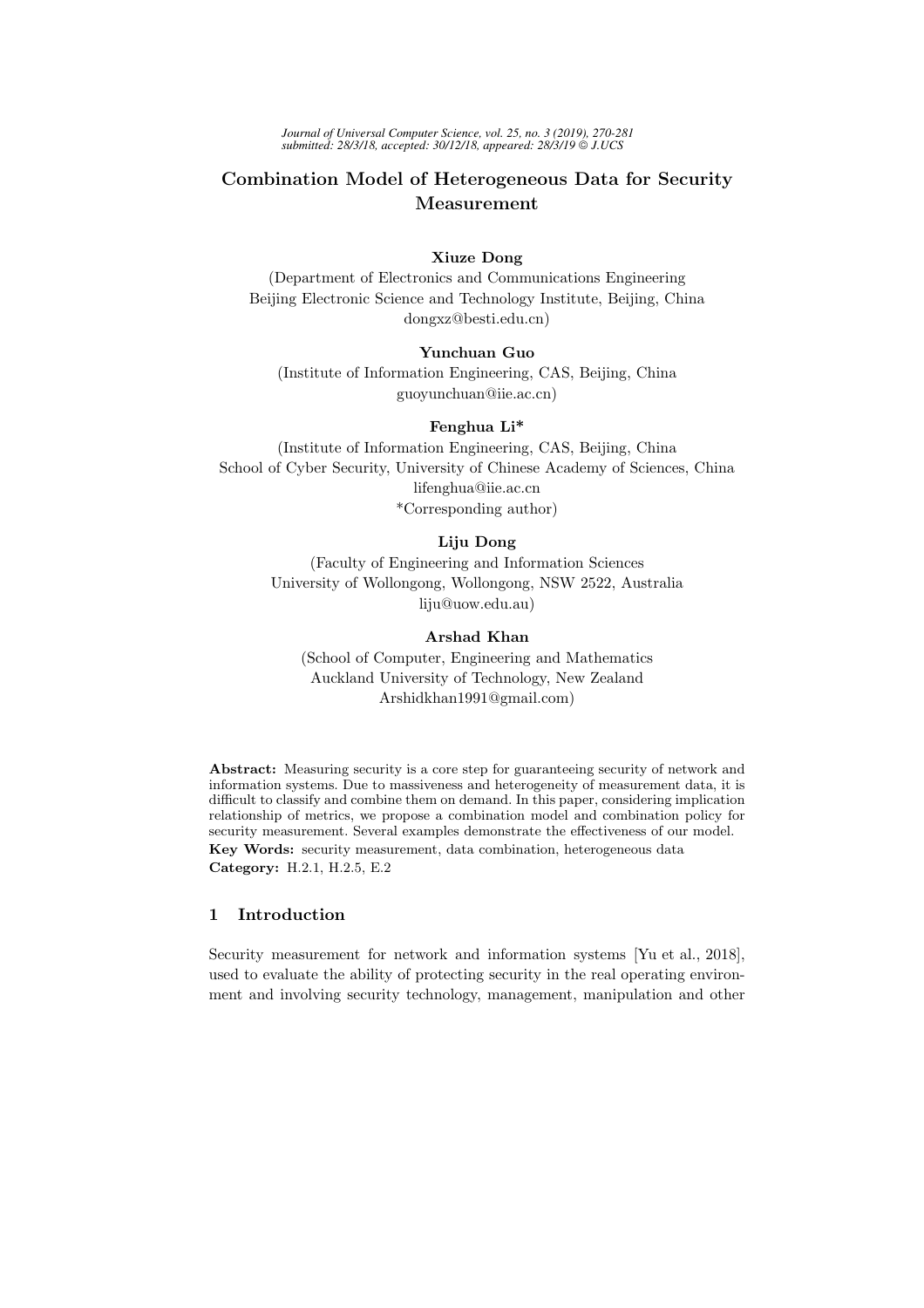aspects, is a significant step to ensure system security. Obviously, ignoring security measurement will suffer from severe consequences. According to Kaspersky Lab, in 2017<sup>1</sup>, attackers used a vulnerability in the Apache Struts 2 framework and stole the data of 145.5 million people and compromised more than 209,000 credit card numbers, including clients names, social security numbers, dates of birth, and addresses.

According to BBC news<sup>2</sup>, Ukraine has suffered two hacks on its power grid, one in 2015 and the other in 2016. The first affected 225,000 and the second knocked out about one-fifth of Kiev's power consumption.

One of key reasons for the above events is lack of accurate measurement for information systems. Due to this lack, the elements that effect information security can not be correctly recognized and the interior states cannot be effectively analyzed. Thus, it is impossible for us to prevent attacks or decrease attack possibility. In fact, security is impossible without security measure.

To accurately measure security, we should classify and combine measurement data on demand for the following reasons: security metrics for a system rely on its security requirements and data with different categories should be taken as evaluation input to evaluate each metric. For example, in the military application, confidentiality is more cared about, thus data related to information leakage should be taken as an evaluation input; In the lifecritical scene, availability and integrity are more cared about, thus data related to resource consumption and pollution might be required; In cloud scenarios [Yu et al., 2017, Li et al., 2019, Xue et al., 2019], availability and privacy are preferred. In practise, even for the same security metric, data category used for evaluation is different. For example, for the confidentiality measure, data used in military scene are different from the person scene. However, it is difficult to classify and combine data on demand due to data massiveness and heterogeneity<sup>3</sup> and several challenges exist, as follows.

(1) Data division for security measure. Generally, one type of data can be described by several dimensions. For example, in the real-world web image database from National University of Singapore, an image is labeled using 1,134 dimension feature vector including 500-D bag of words <sup>4</sup>. The tags2con dataset, manually created by a group of human annotators owns 500 user-bookmarks pairs. Obviously, it is very difficult to directly use these dimensions to measure security. It

 $\frac{1}{1}$  https://www.kaspersky.com/blog/data-leaks-2017/19723/

<sup>2</sup> https : //www.bbc.com/news/topics/cp3mvpdp1r2t/cyber−attack&link location = live − reporting − story

<sup>&</sup>lt;sup>3</sup> According to Forbes, data created by human society will hit 163 Zettabytes in 2025. These data, which come from a large number of management domains, security domains and application systems, are often massive and heterogeneous. https://www.forbes.com/sites/andrewcave/2017/04/13/whatwill-we-do-when-the-worlds-data-hits-163-zettabytes-in-2025.

 $^4$ https://lms.comp.nus.edu.sg/research/NUS-WIDE.htm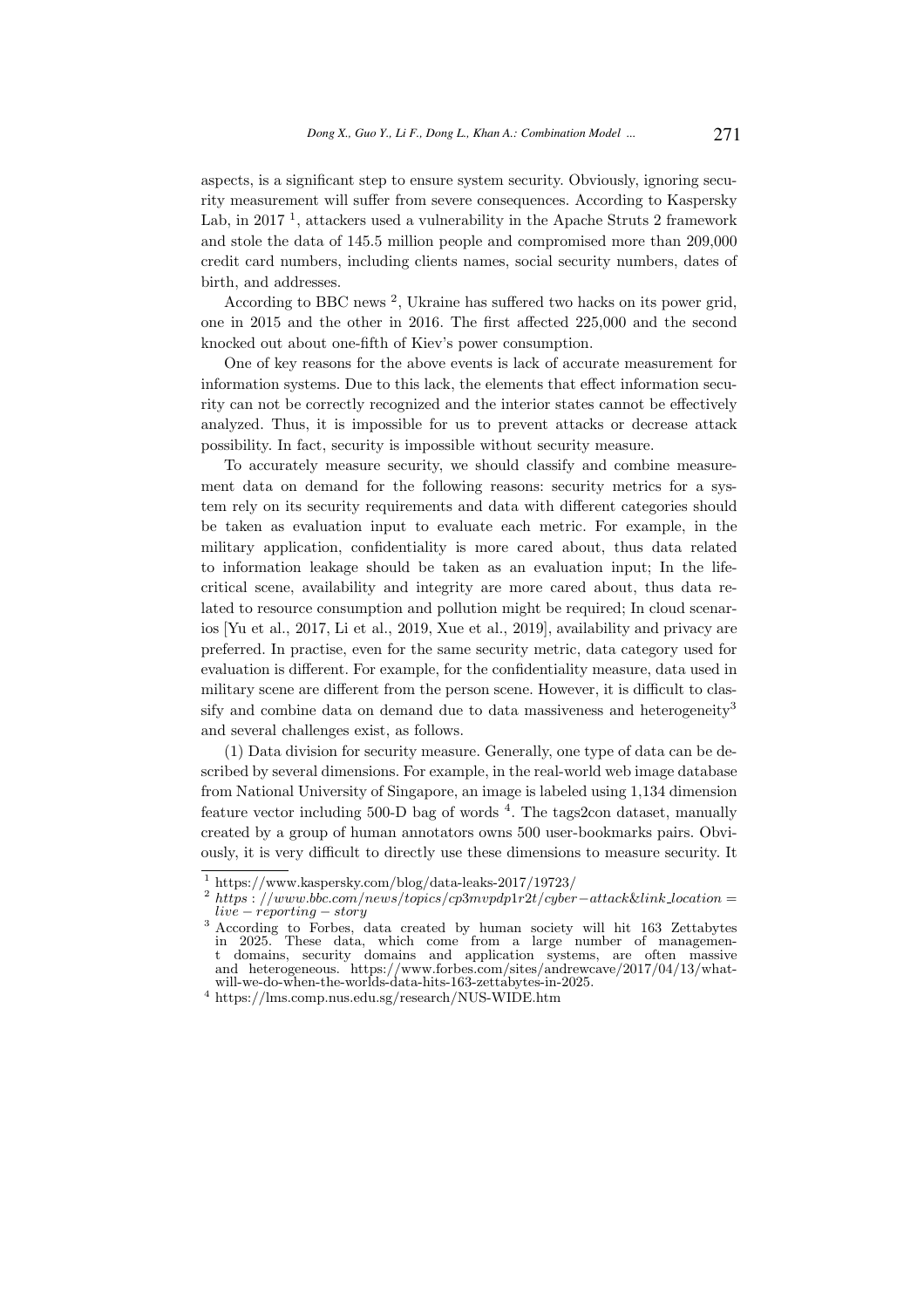is a huge challenge for us to dividing data from the aspect of security measure.

(2) Combination policy. Because data from a large number of sources are often heterogeneous and massive and they can't be directly used for measuring security. Due to variation of security metrics, it is different for us to design one policy to combine heterogeneous data.

To address the above challenges, in this paper, we propose a combination model of heterogeneous data for security measurement. Our main contributions are as follows.

(1) Considering implication relationship of metrics, we design hierarchical metrics graph (HMG), including three layers: property layer, event layer and data-collection-item layer. Based on the HMG, we present a fine-grained division scheme to classify evaluation data for security measure.

(2) Based on HMG, a series of combination policies for measuring security are proposed, including time-based priority, majority-based priority and low-risk priority policies. Several examples demonstrate the effectiveness of our scheme.

The rest of this paper is organized as follows. In Section 2, we discuss the related work. In section 3, we propose our model to combine heterogeneous data. We draw a conclusion in section 4.

## 2 Related work

Through data combination, data from multiple sources are integrated to produce more consistent and trust information than that provided by an individual source. Roughly, data combination, widely used for multisensor [Khaleghi et al., 2013], privacy [Komarova et al., 2018], and disaster detection[Ghosh, 2017], can be divided into three categories [Zheng, 2015, Khaleghi et al., 2013]: the data-level-based combination, the feature level-based data combination, and the decision-based data combination.

In the first approach, algorithms for data combination, taking raw data gathered from different data sources as input and producing more reliable and accurate data, can be divided into two categories: concatenation-based combination and fusion-based combination. In the concatenation-based scheme, multiple datasets are loosely and simple coupled, without considering their consistency, correlation and disparateness. For example, combining the POIs (points of interest) from several regions, we can obtain all POIs of a city.

In the fusion-based combination, when data are combined, data inconsistency, data correlation, data imperfection and disparateness should be tackled. Along with this scheme, Angelov et al. [Angelov and Yager, 2013] proposed a new data fusion operator based on averaging to cluster and classify data. Dong et al. [Dong et al., 2014] designed a self-adaption scheme with weighted average to combine multiple data with different precision and enhance combination precision. Graham et al. [Graham et al., 2016] proposed a local estimator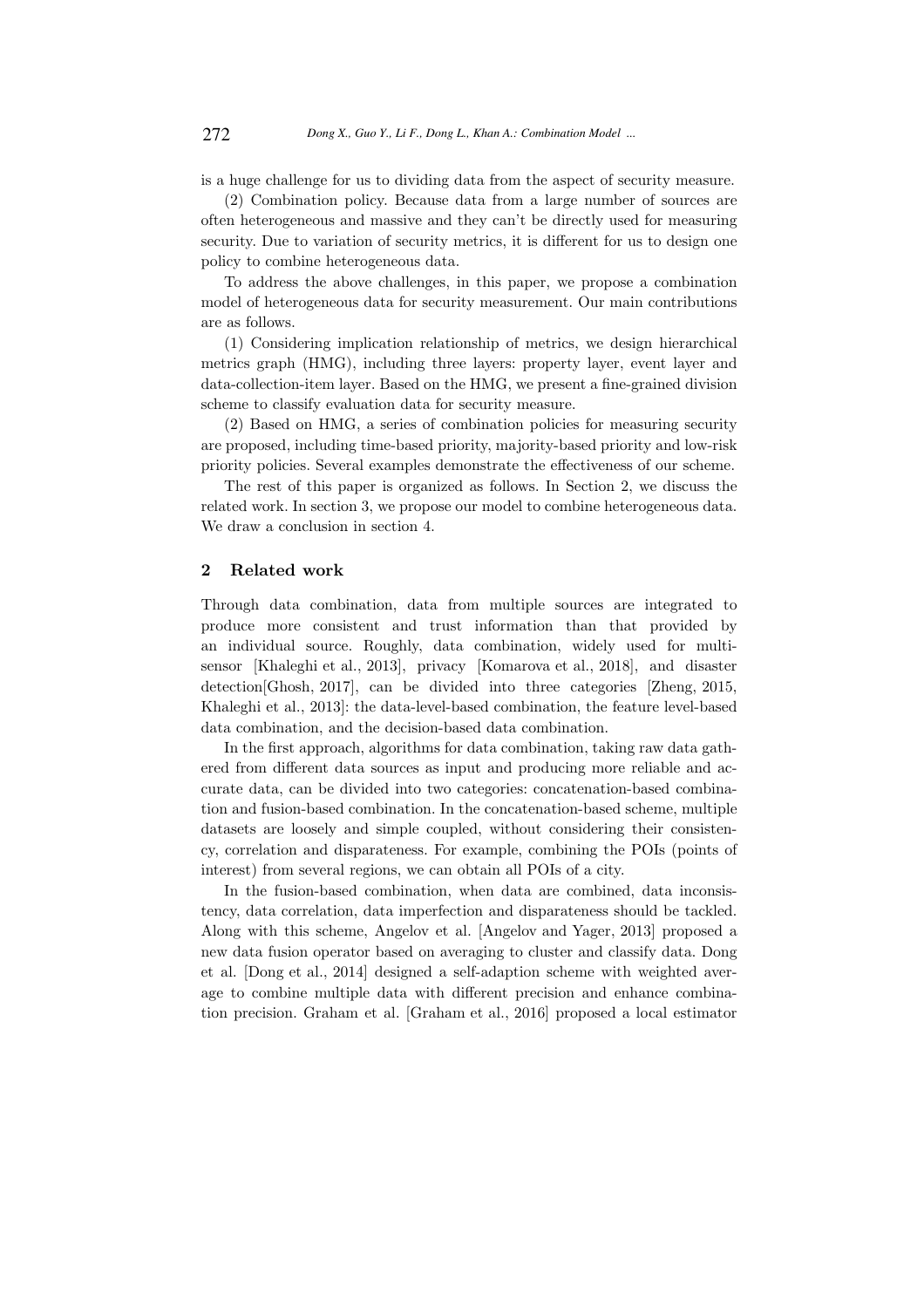to possess a double robustness property and classify semiparametric data. To combination privacy data, based on infrequent observations, Komarova et al. [Komarova et al., 2018] proposed a series of data combination rules and accurately formalized combination conditions. Considering the identification of counterfactual distributions, Fan et al.[Fan et al., 2014] adopted both the conditional independence assumption and the common support assumption, and proposed treatment effects under data combination.

In the feature-level-based combination, multiple features, treated equally or unequally, are combined into feature vectors. In the equivalence scheme, several features are concatenated sequentially [Wang et al., 2014]. However, this approach can cause the over-fitting, redundancy and dependency problems [Zheng, 2015]. To address these problems, machine learning (e.g., convolutional neural networks [Chen et al., 2016, Romero et al., 2016], recurrent neural network [Du et al., 2015], deep autoencoder [Xing et al., 2016] and deep belief network[Jang et al., 2017]) are proposed to extract and fuse features.

Using a convolutional neural network, Chen et al. [Chen et al., 2016] proposed a regularized feature extraction scheme to accurately classify hyperspectral image. Romero [Romero et al., 2016] designed single-layer and deep convolutional networks to remotely analyze sensing data and used greedy layerwise unsupervised pertaining to learn sparse features. Shao et al.[Shao et al., 2017] developed an enhancement scheme of deep feature fusion to rotate machinery fault diagnosis. Charte et al. [Charte et al., 2018] surveyed autoencoders for nonlinear feature fusion from the aspect of taxonomy, models, software and guidelines. Considering recurrent neural network, Du et al. [Du et al., 2015] proposed an end-to-end hierarchical RNN for skeleton based action recognition. Cascading 3-dimensional CNNN, Nguyen et al. [Nguyen et al., 2018] introduced deep spatio-temporal features to recognize multimodal emotion.

In the decision combination, depending on specific fusion criterion, serval sub-decisions from several individuals are combined into the optimal decision [Hall and Llinas, 1997]. Roughly, decision fusion can be divided into three categories: Bayesian inference[Chen and Varshney, 2002], Dempster-Shafer evidence theory [Kuncheva et al., 2001] and fuzzy theory[Fatemipour et al., 2014].

Using Bayesian inference, Chen et al.[Chen and Varshney, 2002] reformulated decision fusion problem as hierarchical models and proposed a Gibbs sampler to perform posterior probability-based fusion. However, this approach cannot distinguish between uncertain and unknown information. To address this problem, Fontani et al. [Fontani et al., 2013] and Zhang et al. [Zhang and Ge, 2015] used Dempster-Shafer evidence theory to combine decision for image forensics and for fault detection, respectively. Using fuzzy theory, Ribeiro et al. [Ribeiro et al., 2014] designed a fusion algorithm based on multi-criteria decision making.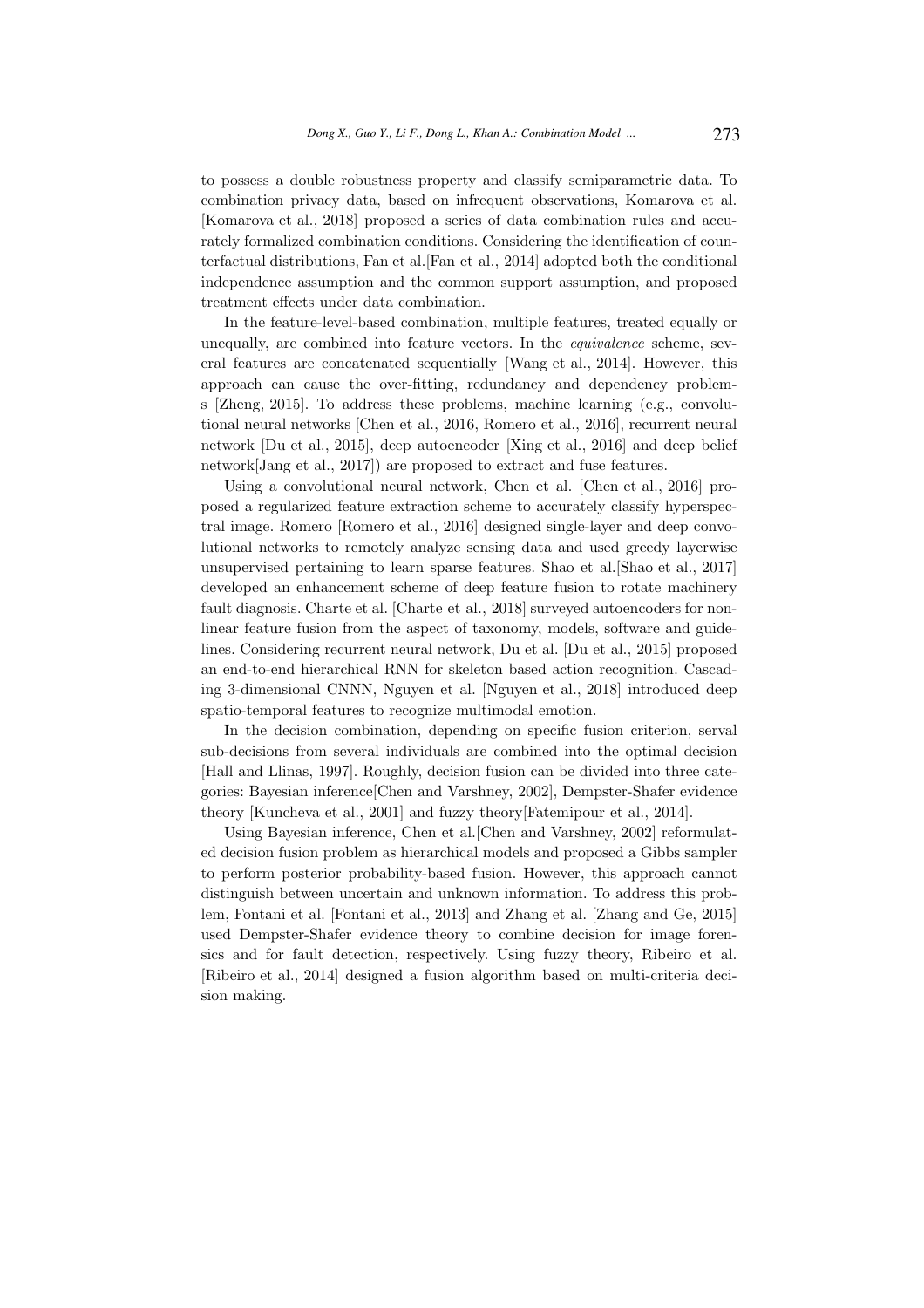Although a large number of efforts are spent on data combination, no one combines data from security measure. In this paper, we propose a combination model of heterogeneous data for security measure.

## 3 Combination Model for Heterogeneous Data

# 3.1 Classifying Heterogeneous Data Using Hierarchical Metrics Graph

In this subsection, we define hierarchical metrics graph and then use it to classify heterogeneous data for security measure. To achieve this goal, we first give the definitions used in sequel.

**Definition 1** (Metrics Graph, MG). Metrics graph  $MG = (V, E)$  be a weighted and directed acyclic graph, where  $V = \{v_1, \ldots, v_n\}$ , a set of vertex, denotes all metrics for security evaluation; Vertex can be divided three layers: property layer, event layer and data-collection-item layer. A property layer is composed of property nodes, which denote the security properties that network and information systems should satisfy. An event layer consists of a set of event nodes. If the event in an event node happens, then the corresponding property for this node will be compromised. Nodes in the data-collection-itme layer are used to label the required collection data for detecting the event which connects this node. For example, to violently crack password, an attack has to continuously and repeatedly guess the used password. If the login password for the same account continuously and repeatedly fails, then event violent cracking might happen. In this case, data item of incorrect password should be collected to detect the violent cracking event.

 $E \subseteq V \times V$ , a set of edges between nodes, denotes the hierarchy relationship between metrics. Assume that  $e = (v_1, v_2)$  is an edge of graph MG, we have the following constrains.

- if both  $v_1$  and  $v_2$  are property nodes, then property  $v_2$  is a sub property of  $v_1$ ;
- $-$  if  $v_1$  and  $v_2$  are a property node and an event node, respectively, then the property denoted by  $v_1$  will be violated when event denoted by  $v_2$  happens.
- if both  $v_1$  and  $v_2$  are event nodes, then one of the pre-conditions of event  $v_1$ is the occurrence of event  $v_2$ .
- $-$  if  $v_1$  and  $v_2$  are an event node and an data-collection-item node, respectively, then the data denoted by  $v_2$  should be collected for detecting the event denoted by  $v_1$ .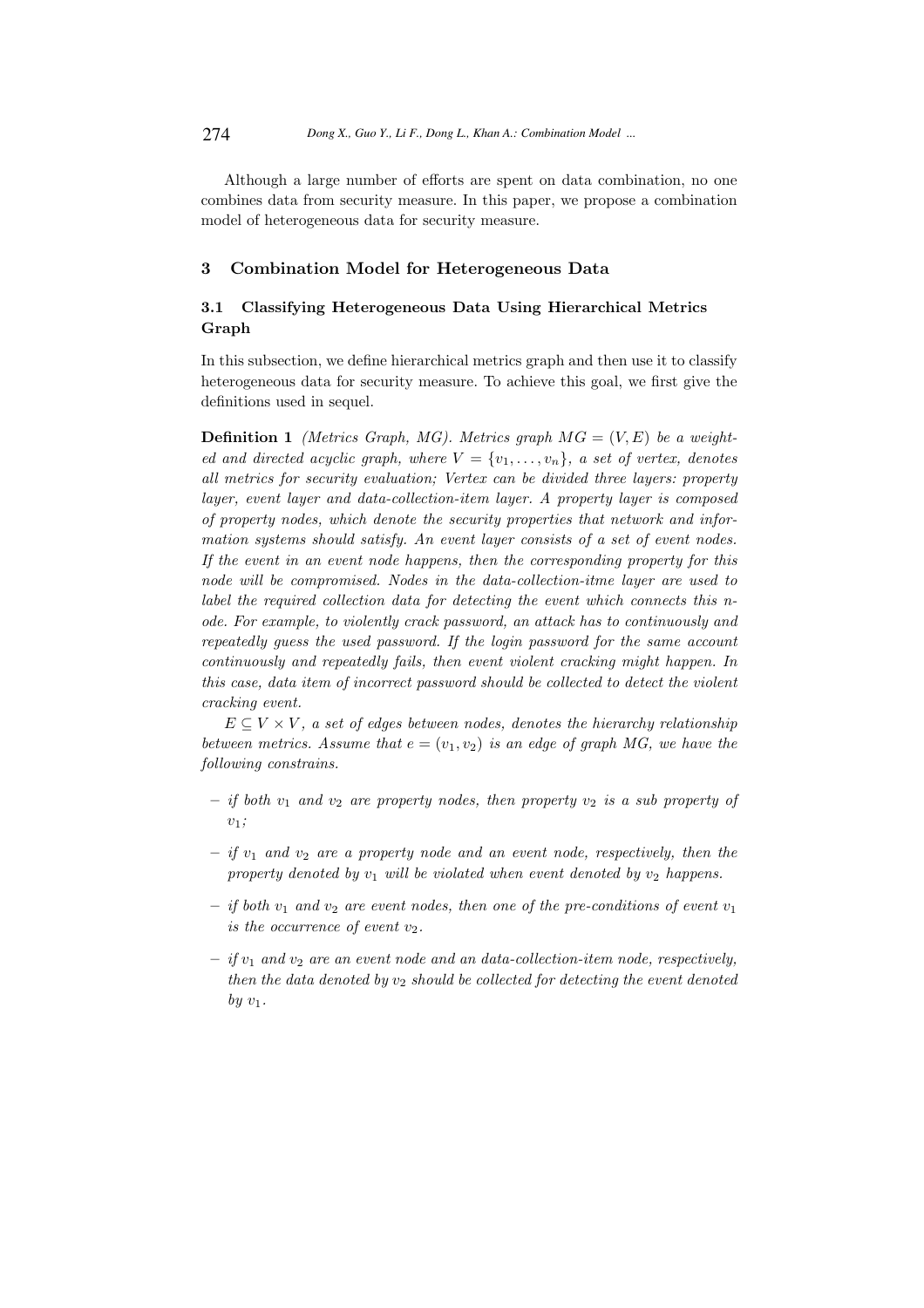Generally, security properties can be divided into two categories: basic properties and extended properties. According to definition of information security proposed by Fang <sup>5</sup> , there are four basic properties : confidentiality, authentication, availability and controllability. Both events can bring a positive or negative impact on security properties. For example, encryption has a positive impact on confidentiality and weak password has a negative impact on confidentiality. To distinguish the two impacts, symbols  $+$  and  $-$  are used to denote the positive and negative impacts on security property.

Definition 2 (Hierarchical Metrics Graph, HMG): Given metrics graph MG with weight W (i.e.,  $HMG = (V, E, W)$ ), HMG is a hierarchical metrics graph, if the following conditions are satisfied:

(1) In graph MG, there exists only one node with the zero in-degee . This node is called the root node of HMG;

(2) Given two edges  $e_1 = (v_{11}, v_{12})$  and  $e_2 = (v_{21}, v_{22})$  of graph MG, if  $v_{12} = v_{21}$ , then  $(v_{11}, v_{22})$  is not in edge set E (i.e.,  $(v_{11}, v_{22}) \notin E$ );

(3) Given property node v, the set of its sub property-nodes  $\{v_1, v_2, \cdots, v_n\}$ and the set of the corresponding out-edges  $\{e_1, e_2, \cdots, e_n\}$  <sup>6</sup>, weight  $w_i(0 \leq$  $w_i \leq 1$ ) is assigned to edge  $e_i$  with constrains  $w_1 + \cdots + w_n = 1$ . This weight denotes the importance of property  $v_i$  to property v.

Given edge  $e = (v1, v2)$  of HMG, the hierarchy of its starting node (i.e.,  $v_1$ ) is always higher than that of its ending node (i.e.,  $v_2$ ).

According to Fang <sup>7</sup> , we can give the HMG for security measurement, as shown in Fig 1. According to this definition, four basic properties (i.e., confidentiality, availability, controllability and authentication) can be used to measure security, where reliability, stability and survivability are sub-properties of availability. In Fig. 1, weights  $\omega_1$ ,  $\omega_2$ ,  $\omega_3$ ,  $\omega_4$  denote the importance of availability, confidentiality, controllability and authentication to security measurement in a specific scene. For example, in a scene, if availability, confidentiality and authentication are equally important, and controllability can be ignored, then we can set  $\omega_1 = \omega_2 = \omega_4 = \frac{1}{3}$  and  $\omega_3 = 0$ .

According to HMG and requirement for measuring security of the specific scene, we can divide heterogeneous data into several categories. For example, if we only consider the availability, then data, used to label leaf nodes whose ancestor is availability, can be regarded as one category; the other data can be ignored because these data do not be used to measure availability. Algorithm 1 shows how to classify data using HMG.

 $^5$ https://wenku.baidu.com/view/00b08709bb68a98271fefa55.html

<sup>&</sup>lt;sup>6</sup> That is,  $e_1 = (v, v_1), \ldots, e_n = (v, v_n)$ 

 $^7$  http://blog.sina.com.cn/s/blog\_7110463b0100ynty.html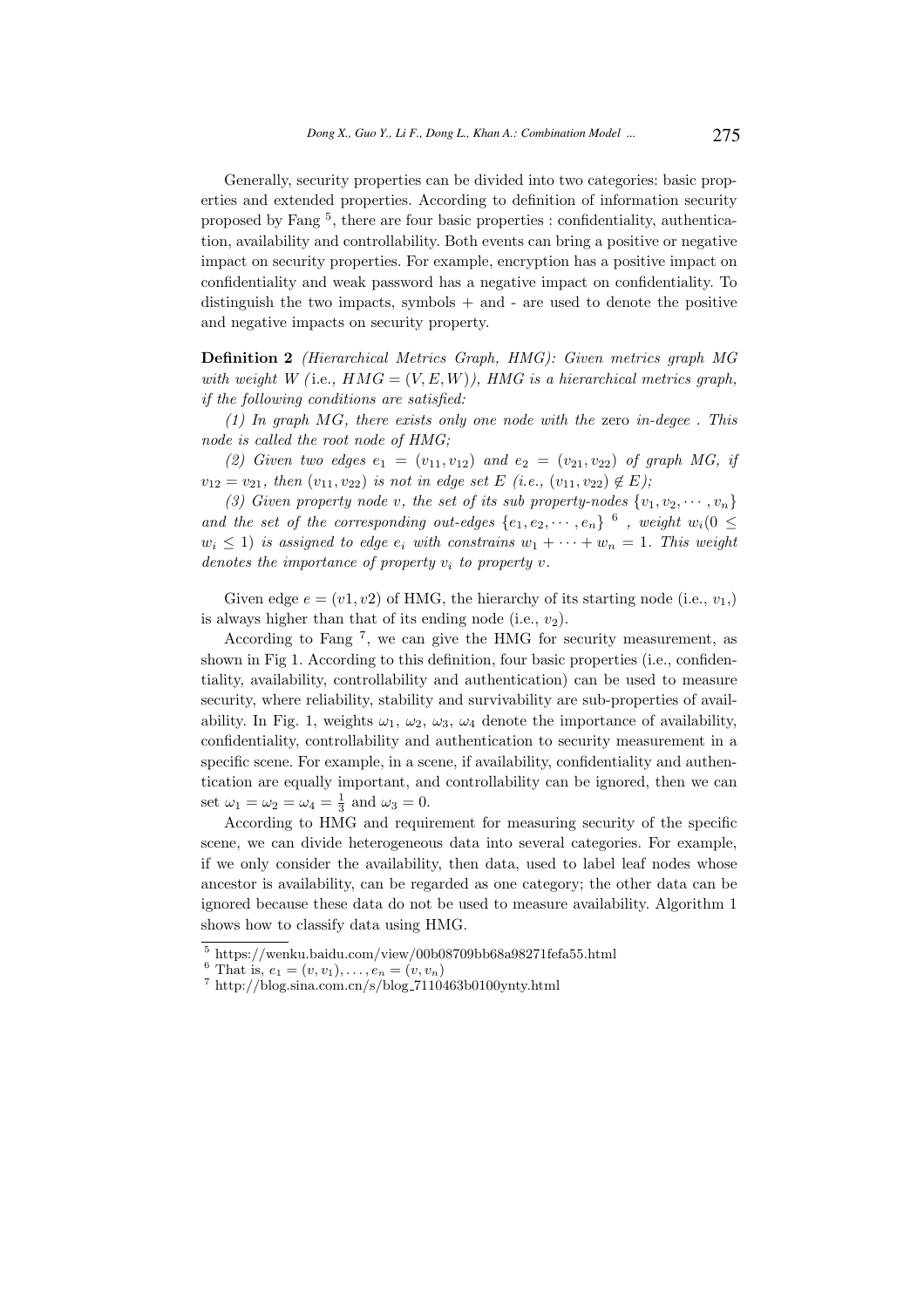

Figure 1: Example: Hierarchical Metrics Graph

#### 3.2 Combining heterogeneous data

After classifying data, we should consistently combine these data. Generally, the combination schemes can be roughly divided into two categories: physical combination and logical combination. Physical combination denotes that more than one piece of data are piled up, including: the file-level combination, the tuplelevel combination, the database-level combination, the table-level combination, the row-level combination and the column-level combination. In logical combinations, more than one piece of data are fused into one organic whole. However, during the data combination, the following challenges exist.

Data consistence: Data, used to measure security, come from a large num-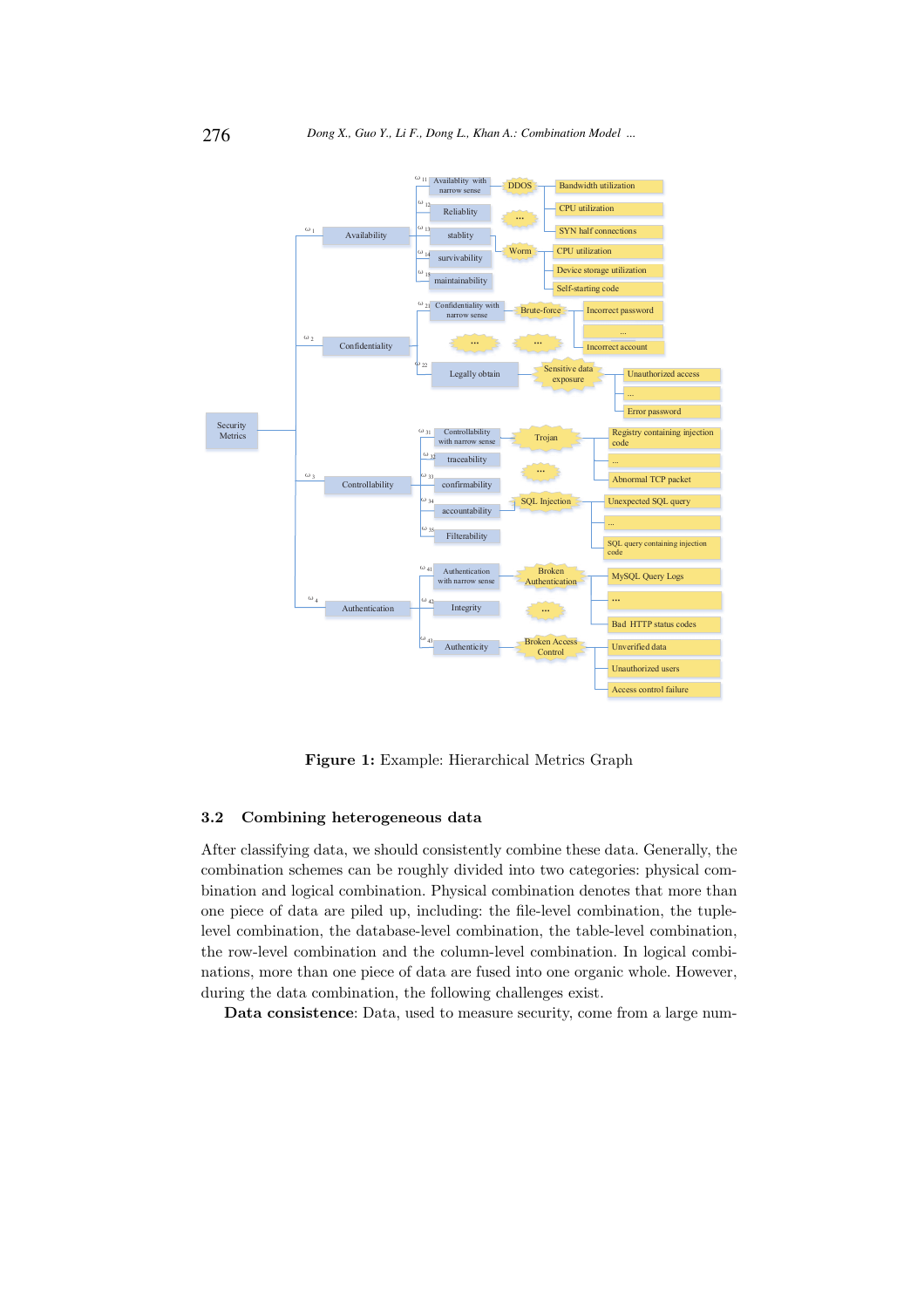| <b>Algorithm 1:</b> Classify data using HMG |                                                                                          |
|---------------------------------------------|------------------------------------------------------------------------------------------|
|                                             | <b>Input:</b> Security goal; data to be classified; HMG                                  |
|                                             | <b>Output:</b> Classification of the queried data                                        |
|                                             | 1. Querys the queried security goal from HMG and returns the corresponding node;         |
|                                             | 2 Takes the returned node as the root node and starts to traverse the sub-HMG (note: the |
|                                             | returned is the root of the sub-HMG);                                                    |
|                                             | 3 while <i>Traversing sub-HMG</i> is NOT completed do                                    |
| $\overline{4}$                              | if Data to be queried match a leaf node then                                             |
| $5 -$                                       | Adds the label of the node to the queried data;                                          |
| -6                                          | end                                                                                      |
|                                             | 7 end                                                                                    |

ber of data sources and are inconsistent. For the same leaf metric shown in Fig. 1, its values from the different data sources might vary. For example, in cooperative intrusion detections, to detect whether an intrusion even happens in a system, multiple nodes cooperatively monitor the detected system and report their monitor results. However, the capabilities of nodes vary. This will cause inconsistent results. To accurately detect an intrusion event, it is necessary to consistently combine data from different data sources.

Data heterogeneity: Data (e.g., log information, and device information) collected by collection agent are often semi-structured and even heterogeneous. Obviously, a measurement system cannot take heterogeneous data as input. Thus, we should converse semi-structured or heterogeneous data to structured data.

#### 3.2.1 Consistence guaranteeing

In this subsection, we discuss composition policies that can be used to guarantee data consistence.

Policy 1 *(Time priority): If more than one piece of data are labelled to one leaf* node in HMG, then the latest piece of data is selected as the final result.

Example 1 Assume that there are two firewall logs as shown in Fig. 2, the first log and the second log happen at Aug 24 2017 08:54:48 and Jan 13 2014 13:46:36, respectively. After the two logs are combined, the combination result is the first log and the second log can be ignored (because the second log is out of date).

**Policy 2** (Majority priority): If more than one piece of data are labelled to one leaf node in HMG and then the piece of data which are major is selected as the final result.

Example 2 Assume that, in cooperative intrusion detections, four cooperators believe that the host with IP 192.168.150.77 are suffering from the PHPKIT remotely inject SQL script attack, and one cooperator believes that the host is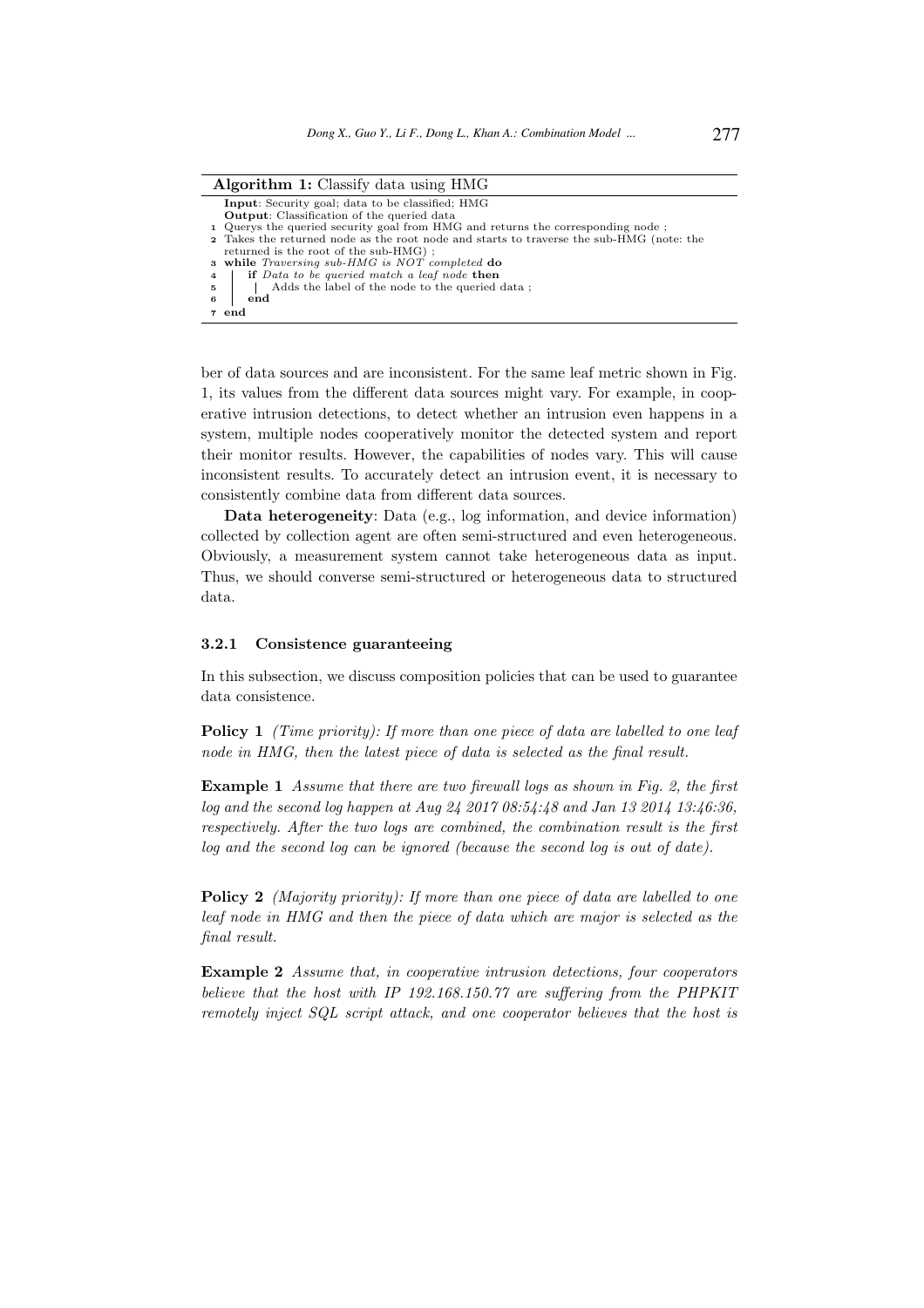Log 1: Aug 24 2017 08:54:48: %ASA-4-106023: Deny tcp src outside:192.168.208.63/46857 dst inside:192.168.150.77/443 by access-group "OUTSIDE" [0x5063b82f, 0x0] Log 2: Jan 13 2014 13:46:36: %ASA-4-106023: Allow tep src outside:192.168.208.63/46857 dst inside:192.168.150.77/443 by access-group "OUTSIDE" [0x3028fa8e, 0x2]

Figure 2: Time-priority-based combination

suffering from the PYTHONKIT remotely inject SQL script attack. According to the majority-priority policy, the final combination result is PHPKIT remotely inject SQL script.

Policy 3 (Low risk priority): If more than one data sources should be combined into one piece of data, the combination with the lowest risk is adopted.

Access control [Yu et al., 2018, Yu et al., 2017] is important to ensure data security. Next, we give the declassification and endorsement in access control models as an example to show the low-risk policy.

In access control, Bell-LaPadula model and Biba model [Matt, 2003] are often used to provide confidentiality and integrity, respectively. In the basic Bell-LaPadula model, the confidentiality levels with partial order relationship(e.g., public≤ confidentiality≤ secret≤ top secret) are designed to label data and accessors. Only if the level of an accessor is greater than or equal to the level of the accessed data, the accessor can read the data; Only if the level of an accessor is less than or equal to the level of the accessed data, the accessor can write the data.

In the basic Biba model, an integrity level with partial order relationship  $(e.g., low integrity < midde integrity < high integrity)$  is used to label data and accessors. Only if the integrity level of an accessor is greater than or equal to the integrity level of the accessed data, the accessor can write the data; Only if the integrity level of an accessor is less than or equal to the integrity level of the accessed data, the accessor can read the data.

We use  $C = \{public, confidentiality, secret,topsecret\}$  to denote a set of confidentiality levels and  $I = \{low$  integrity, middleintegrity, highintegrity to denote a set of integrity levels. For simplicity, tuple  $(c, i)$  is used to denote a security level, where  $c \in C$  and  $i \in I$ . Given two security levels  $(c_1, i_1)$  and  $(c_2, i_2)$ , formula  $(c_1, i_1) \leq (c_2, i_2)$  holds, if both  $c_1 \leq c_2$  and  $i_2 \leq i_1$  hold. We use  $risk(d_x : (c_x, i_x), d_y : (c_y, i_y), d_z : (c_z, c_z))$  to denote the risk when combining  $d_x$ with security level  $(c_x, i_x)$  and  $d_y$  with security level  $(c_y, i_y)$  into  $d_z$  with security level  $(c_z, i_z)$ . Next, we discuss combination between  $d_1$  with security level  $(c_1, i_1)$ and  $d_2$  with security level  $(c_2, i_2)$  in different access scenes (the obtained data through combination are  $d_3$ :  $(c_3, i_3)$ .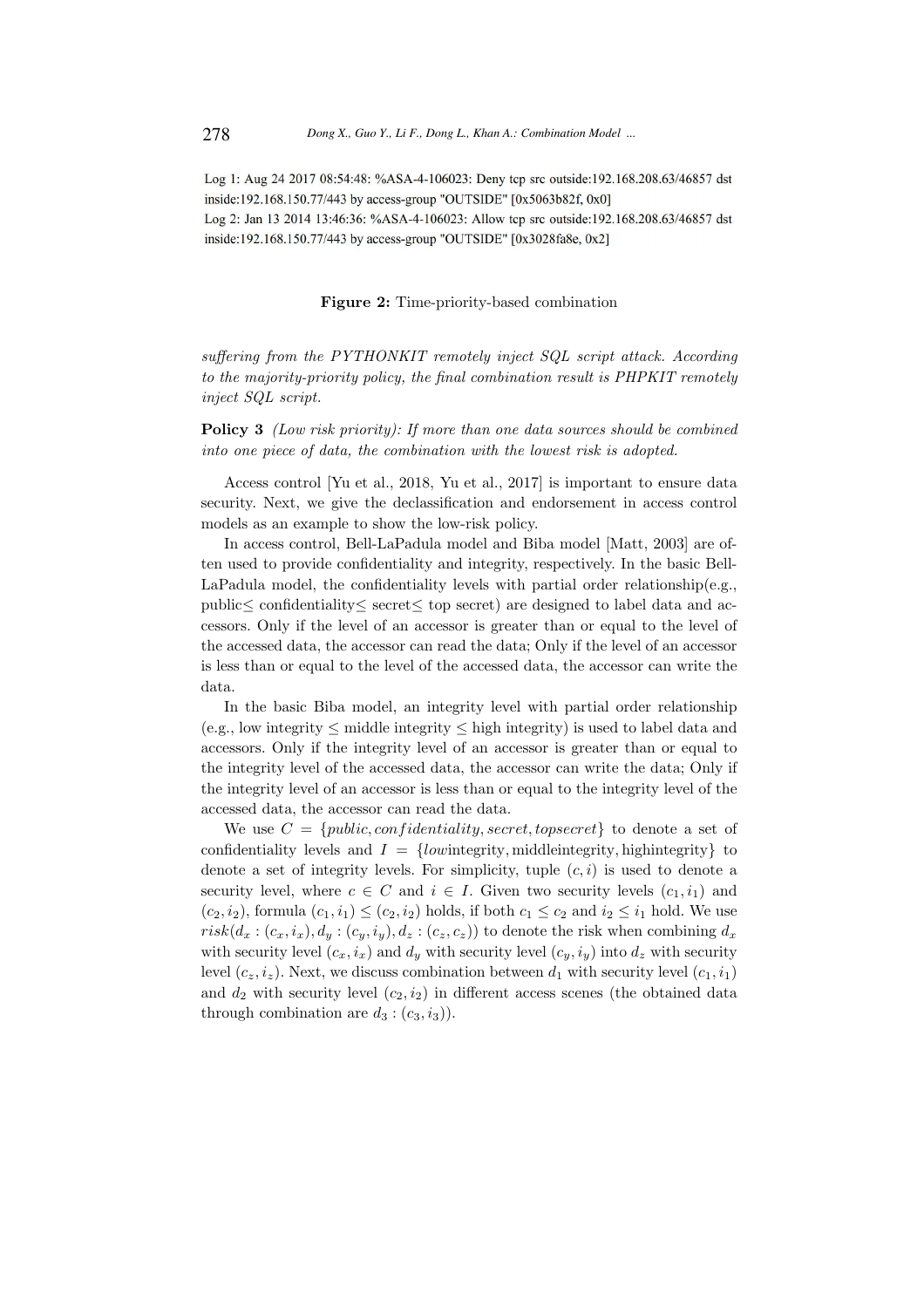**Scene 1.** Assume that  $(c_1, i_1) \leq (c_2, i_2)$ , the security level of all accessors are higher than  $(c_2, i_2)$ , and only operation of all accessors to data  $d_3$  is read. In this scene, according to Bell-LaPadula model and Biba model, all accessors can read  $d_3$  no matter whether the level of data  $d_3$  is  $(c_1, i_1)$  or  $(c_2, i_2)$ . Because of  $(c_1, i_1) \leq (c_2, i_2)$ , the risk brought by data  $d_3 : (c_2, i_2)$  is less than by data  $d_3$ :  $(c_1, i_1)$  (i.e.,  $risk(d_1 : (c_1, i_1), d_2 : (c_2, i_2), d_3 : (c_1, c_1)) \leq risk(d_1 : (c_1, i_1), d_2 :$  $(c_2, i_2), d_3 : (c_2, c_2))$ . According to Policy 3, the obtained data is  $d_3$  with security level  $(c_2, i_2)$ .

**Scene 2.** Assume that  $(c_1, i_1) \leq (c_2, i_2)$ , the security level of all accessors equals  $(c_1, i_1)$ , and only operation of all accessors to data  $d_3$  is read. In this scene, all accessor can read  $d_3$  only if the level of data  $d_3$  is  $(c_1, i_1)$ . If the security level of  $d_3$  is labeled as  $(c_1, i_1)$ , then the risk of data leakage might exit (because the confidentiality level in  $d_3$  is  $c_2$   $(c_2 \geq c_1)$ ). However, if security level of  $d_3$ is labeled as  $(c_2, i_2)$ , then the availability risk might exit (because the accessors with security level  $(c_1, i_1)$  can not read  $d_3$ . According to Policy 3, if formula  $risk(d_1 : (c_1, i_1), d_2 : (c_2, i_2), d_3 : (c_1, c_1)) \leq risk(d_1 : (c_1, i_1), d_2 : (c_2, i_2), d_3 :$  $(c_2, c_2)$ )) holds, then the security level of  $d_3$  is  $(c_1, i_1)$ ; otherwise, its level is  $(c_2, i_2).$ 

#### 4 Conclusions

To provide security for network and information systems, it is necessary to measure security. Due to massiveness and heterogeneity of data from different sources, it is difficult to classify and combine data on demand. In this paper, considering implication relationship of metrics, we propose a combination model and combination policy for security measurement.

#### Acknowledgements

This work is supported by the National Key Research and Development Program of China (No.2016YFB0800704), the National Natural Science Foundation of China (No. 61672515), and Strategic Priority Research Program of Chinese Academy of Sciences (No.XDC02040400).

#### References

[Angelov and Yager, 2013] Angelov, P. and Yager, R. "Density-based averaging-A new operator for data fusion". Information Sciences, 222: 163-174.

[Charte et al., 2018] Charte, D., Charte, F., García, S., del Jesus, M. J., and Herrera, F. "A practical tutorial on autoencoders for nonlinear feature fusion: Taxonomy, models, software and guidelines". Information Fusion, 44: 78-96.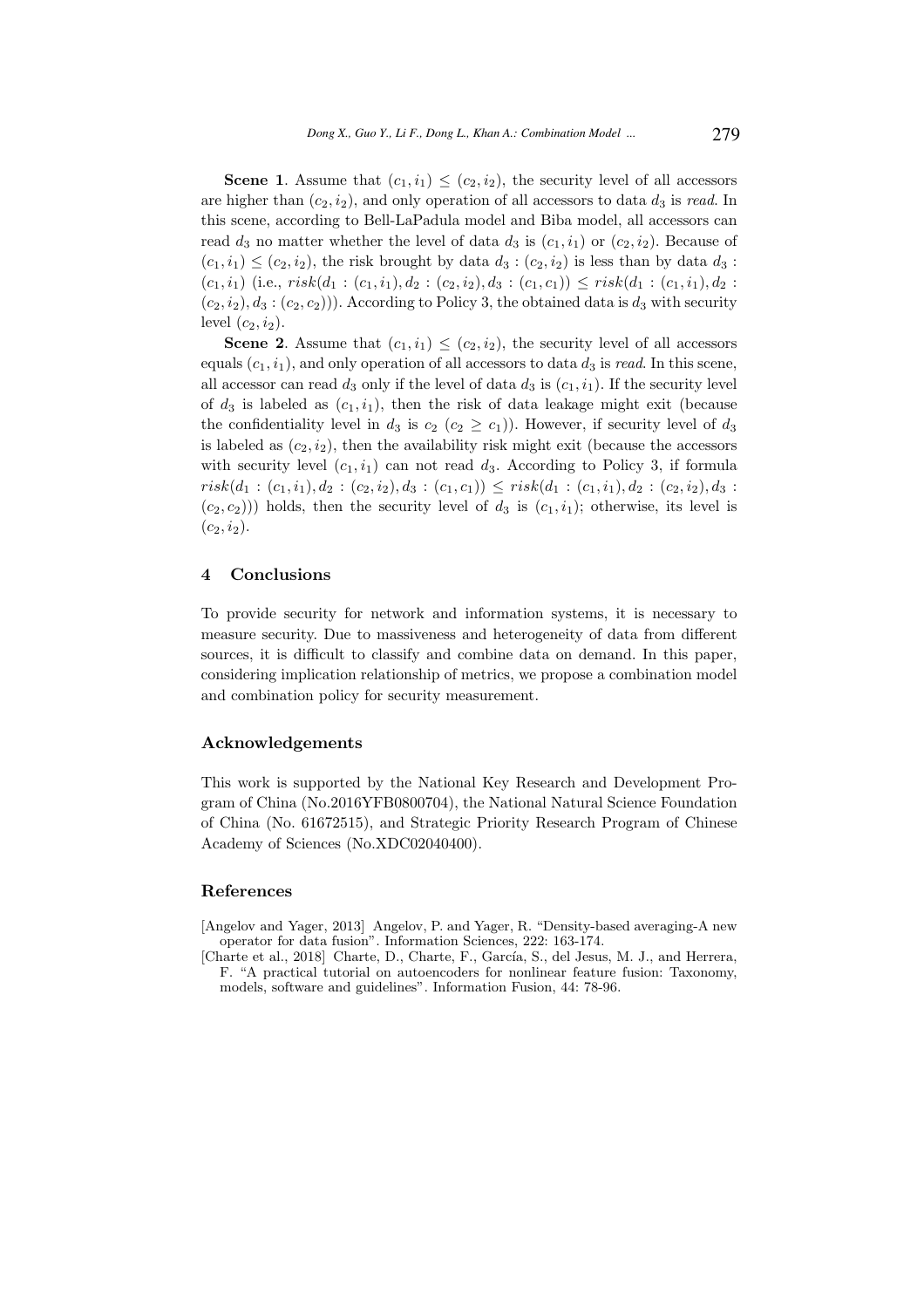- [Chen and Varshney, 2002] Chen, B. and Varshney, P. K. "A Bayesian sampling approach to decision fusion using hierarchical models". IEEE Transactions on Signal Processing, 50(8): 1809-1818.
- [Chen et al., 2016] Chen, Y., Jiang, H., Li, C., Jia, X., and Ghamisi, P. "Deep feature extraction and classification of hyperspectral images based on convolutional neural networks". IEEE Transactions on Geoscience and Remote Sensing, 54(10): 6232- 6251.
- [Dong et al., 2014] Dong, Z., Zheng, C., and Zhang, G. "Self-adaption of Weighted Average Research for Data Fusion with Different Precision". Ship Electronic Engineering, 34(10): 31–33.
- [Du et al., 2015] Du, Y., Wang, W., and Wang, L. "Hierarchical recurrent neural network for skeleton based action recognition". in Proceedings of the IEEE conference on computer vision and pattern recognition, pages: 1110-1118.
- [Fan et al., 2014] Fan, Y., Sherman, R., and Shum, M. "Identifying treatment effects under data combination". Econometrica, 82(2): 811-822.
- [Fatemipour et al., 2014] Fatemipour, F., Akbarzadeh-Totonchi, M. R., and Ghasempour, R. "A new fuzzy approach for multi-source decision fusion". in Proceedings of the IEEE International Conference on Fuzzy Systems, pages: 2238-2243.
- [Fontani et al., 2013] Bianchi, M. T.,De Rosa, A., Piva, A., and Barni, M. "A framework for decision fusion in image forensics based on Dempster-Shafer Theory of Evidence". IEEE Transactions on Information Forensics and Security.
- [Ghosh, 2017] Ghosh, S. "Cross-domain data fusion for disaster detection". Doctoral dissertation.
- [Graham et al., 2016] Graham, B. S., Pinto, C. C. d. X., and Egel, D. "Efficient estimation of data combination models by the method of auxiliary-to-study tilting (ast)". Journal of Business Economic Statistics, 34(2): 288-301.
- [Hall and Llinas, 1997] Hall, D. L. and Llinas, J. "An introduction to multisensor data fusion". Proceedings of the IEEE, 85(1): 6-23.
- [Jang et al., 2017] Jang, H., Plis, S. M., Calhoun V. D., and Lee, J. H. "Task-specific feature extraction and classification of fmri volumes using a deep neural network initialized with a deep belief network: Evaluation using sensorimotor tasks". NeuroImage, 145: 314-328.
- [Khaleghi et al., 2013] Khaleghi, B., Khamis, A., Karray, F. O., and Razavi, S. N. "Multisensor data fusion: A review of the state-of-the-art". Information Fusion, 14(1): 28-44.
- [Komarova et al., 2018] Komarova, T., Nekipelov D., and Yakovlev, E. "Identification, data combination, and the risk of disclosure". Quantitative Economics, 9(1): 395- 440.
- [Kuncheva et al., 2001] Kuncheva, L. I., Bezdek, J. C., and Duin, R. P. "Decision templates for multiple classifier fusion: an experimental comparison". Pattern Recognition, 34(2): 299-314.
- [Li et al., 2019] Li, Y., Yu, Y., Susilo, W., Min, G., Ni, J., and Choo, R. "Fuzzy Identity-Based Data Integrity Auditing for Reliable Cloud Storage Systems". IEEE Transactions on Dependable and Secure Computing, 16(1): 72-83.
- [Matt, 2003] Matt, B. "Computer security: art and science". Addison-Wesley Professional.
- [Nguyen et al., 2018] Nguyen, D., Nguyen, K., Sridharan, S., Dean, D., and Fookes, C. "Deep spatio-temporal feature fusion with compact bilinear pooling for multimodal emotion recognition". Computer Vision and Image Understanding, 174: 33-42.
- [Ribeiro et al., 2014] Ribeiro, R. A., Falcão, A., Mora, A., and Fonseca, J. M. "FIF: A fuzzy information fusion algorithm based on multi-criteria decision making". Knowledge-Based Systems, 58: 23-32.
- [Romero et al., 2016] Romero, A., Gatta C., and Camps-Valls, G. "Unsupervised deep feature extraction for remote sensing image classification". IEEE Transactions on Geoscience and Remote Sensing, 54(3): 1349-1362.